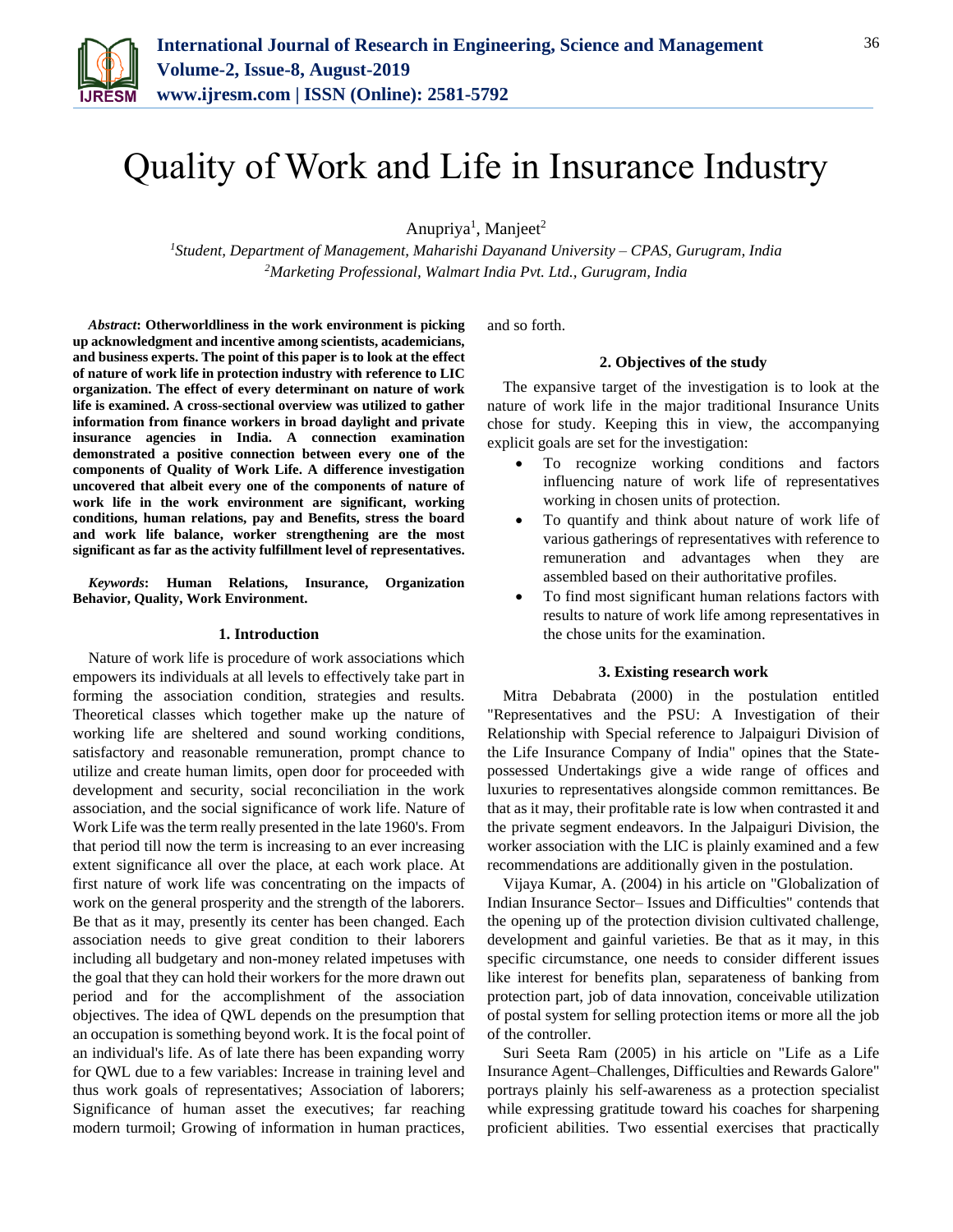

every one of the operators are pressured into learning are 'Refund' and 'Wrong Medicals'. These are exercises that are exceptionally difficult to unlearn. He underscores that the motivation behind disaster protection isn't simply assess alleviation and investment funds, yet significantly more to think and learn.

Elaine F.Tumicki (2008) in her article on "U.S. Singular Life Insurance– Patterns, Issues and Viewpoint" opines that there is a requirement for structuring basic and effectively comprehensible items which are helped by the need-based selling by the specialists. She further feels that organizations that embrace financially savvy procedures arrive at the huge quantities of uninsured and underinsured shoppers. This offers them the chance to receive considerable benefits.

Faiz Abdullah (2008) in his postulation on "Issues and Challenges of Privatization of Insurance Sector" expresses that progression of protection area has helped in drawing out a few positive advancements in light of the development of an enormous number of private and remote players, more extensive decision as far as item advancement, huge flood in the progression of innovation and the extended market. Be that as it may, there are numerous moves looked by the safety net providers to bring into training the worldwide norms in the nation. These difficulties are capital ampleness, dissolvability edge, top on remote direct venture, budgetary proficiency, framework improvement, combination and externalities.

Ashvin Parekh (2010 in his article on "Significance of Training in Insurance – Worth maker what's more, Enabler of Performance" focuses on the need to prepare in HR all together that corporate objectives are accomplished. He opines that protection is a troublesome item to offer inferable from the money related intricacy, low monetary proficiency and absence of mindfulness among the shoppers of the requirement for such an item. Henceforth, preparing modules must be tuned in to the association's vision, mission and key targets.

Surya Prakasha Rao, B.K. what's more, Prasad, G. (2011) in their article on 'LIC: The Front Runner in CSR' accentuated the pretended by the open division back up plan, LIC of India, in satisfying its duty towards the general public. They thought about the Corporation as a model association and furthermore a leader in Corporate Social Responsibility.

Jonas Anderson, Lars-Fredrik Andersson, Magnus Lindmark, Mike Adams (2012) in their article on Historical Relation between Banking, Insurance and Economic Growth in Sweden: 1830 to 1998. The time of examination covers the early long periods of mass industrialization to the present day and spotlights on the general time-arrangement and three noteworthy sub-periods for which adequate perceptions were accessible to direct our investigation. The present examination propels the writing with respect to the significance of monetary intermediation and financial development by concentrating on a solitary nation Sweden. This center empowers us to control for possibly perplexing impacts that can emerge in cross-area nation ponders because of such factors as contrasts in administrative history and examples of monetary advancement.

Preeti Upadhyay (2013) in her article on Insurance Sector: India is among the significant developing protection advertises on the planet. Life coverage will become in all respects quickly throughout the following a long time in India. Immersion of business sectors in many created economies has made the Indian market much progressively alluring for worldwide protection majors. India protection is a prospering industry, with a few national and universal players contending and developing at quick rates. The general business of disaster protection has been essentially expanded after privatization yet an enormous Indian populace lives is being uninsured. Despite the fact that LIC is a goliath player in life coverage business however private insurance agencies are moving at a quick pace.

# **4. Hypothesis of study**

- *Research Design:* In compatibility of the previously mentioned destinations and speculations, the accompanying strategy was received for the examination. It is an exact technique dependent on both essential and auxiliary information. The principal goal of the examination was sought after by the accumulation and investigation of information from optional sources while the various destinations have been accomplished by gathering and examination of essential information.
- *Sample design:* An irregular testing strategy was received to choose the example respondents. Respondents for the investigation are chosen from Life Insurance Corporation and Max New York Life Insurance organizations. Among 650 representatives 30% of the representatives working in the insurance agencies are chosen according to arbitrary technique. Appropriately 200 representatives were chosen from both insurance agencies.
- *Data collection:* The essential information was gathered by leading meetings with the chose representatives in the Insurance organizations by utilizing an organized meeting plan. The timetable comprised of 67 factors under the five fundamental variables relating to nature of work life. The specialist had built up a five-point rating scale to be specific 'emphatically oppose this idea' - 1, 'oppose this idea' - 2, 'nonpartisan' - 3, 'concur' - 4 and 'emphatically concur' - 5 for rating the responses to the inquiries. The respondents were approached to give data on the fivepoint rating scale.

# **5. Recommendations of the study**

Extra security Corporation must be focused on an open and straightforward style of activity that incorporate offering proper data to workers and earnestly welcoming their information with respect to issues, openings and execution of progress plans.

Better working condition upgrades representative's